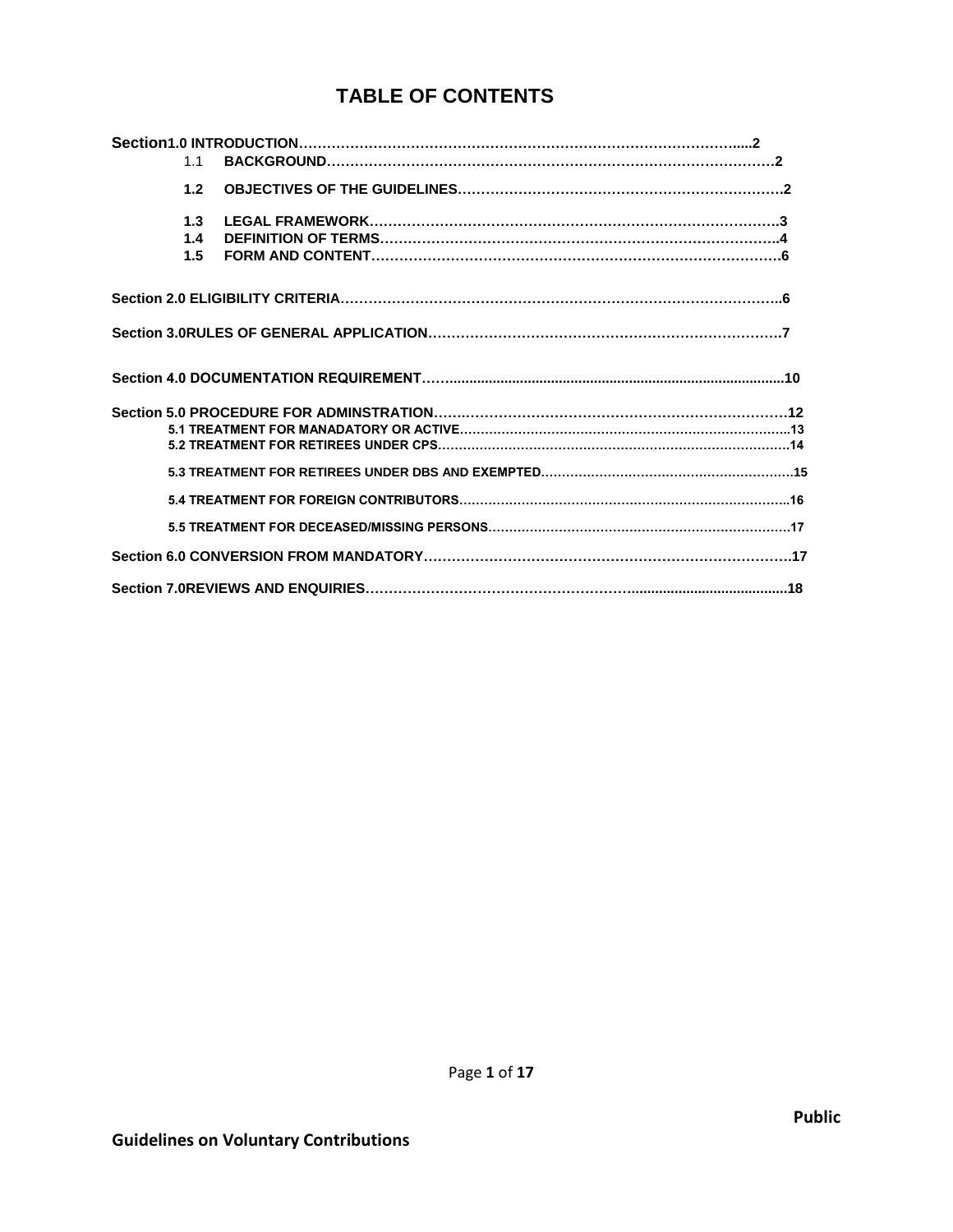### **1.0 INTRODUCTION**

### **1.1 BACKGROUND**

- 1.1.1 The main purpose of the Pension Reform is to introduce a pension system that is sustainable and has the capacity to achieve the ultimate goal of providing a stable, predictable and adequate source of retirement income for each employee in Nigeria.
- 1.1.2 The Pension Reform Act (PRA) 2014 allows employees to make, Voluntary Contributions into their Retirement Savings Account (RSA), in addition to their mandatory pension contributions, with the sole aim of enhancing their retirement benefits.
- 1.1.3 Voluntary Contributions under these Guidelines shall be non-obligatory contributions made by any employee in the formal sector through the employer.
- 1.1.4 Employees of organizations with less than three employees as well as self-employed persons as provided in Section 2 (3) of Pension Reform Act 2014 (PRA 2014) shall be covered under the Guidelines for Micro Pensions.
- 1.1.5 The Commission, therefore, sets out the modalities and broad guidelines under which Voluntary Contributions can be administered.

#### **1.2 OBJECTIVES OF THE GUIDELINES**

- 1.2.1 To establish uniform set of rules for the operation of Voluntary Contributions and eligibility criteria for participation in Voluntary Contributions.
- 1.2.2 To provide the procedure for making Voluntary Contributions, provide necessary safeguards and modalities for its withdrawals.
- 1.2.3 To utilize Voluntary Contributions for the purpose of enhancing future retirement benefits for active or mandatory contributors.

Page **2** of **17**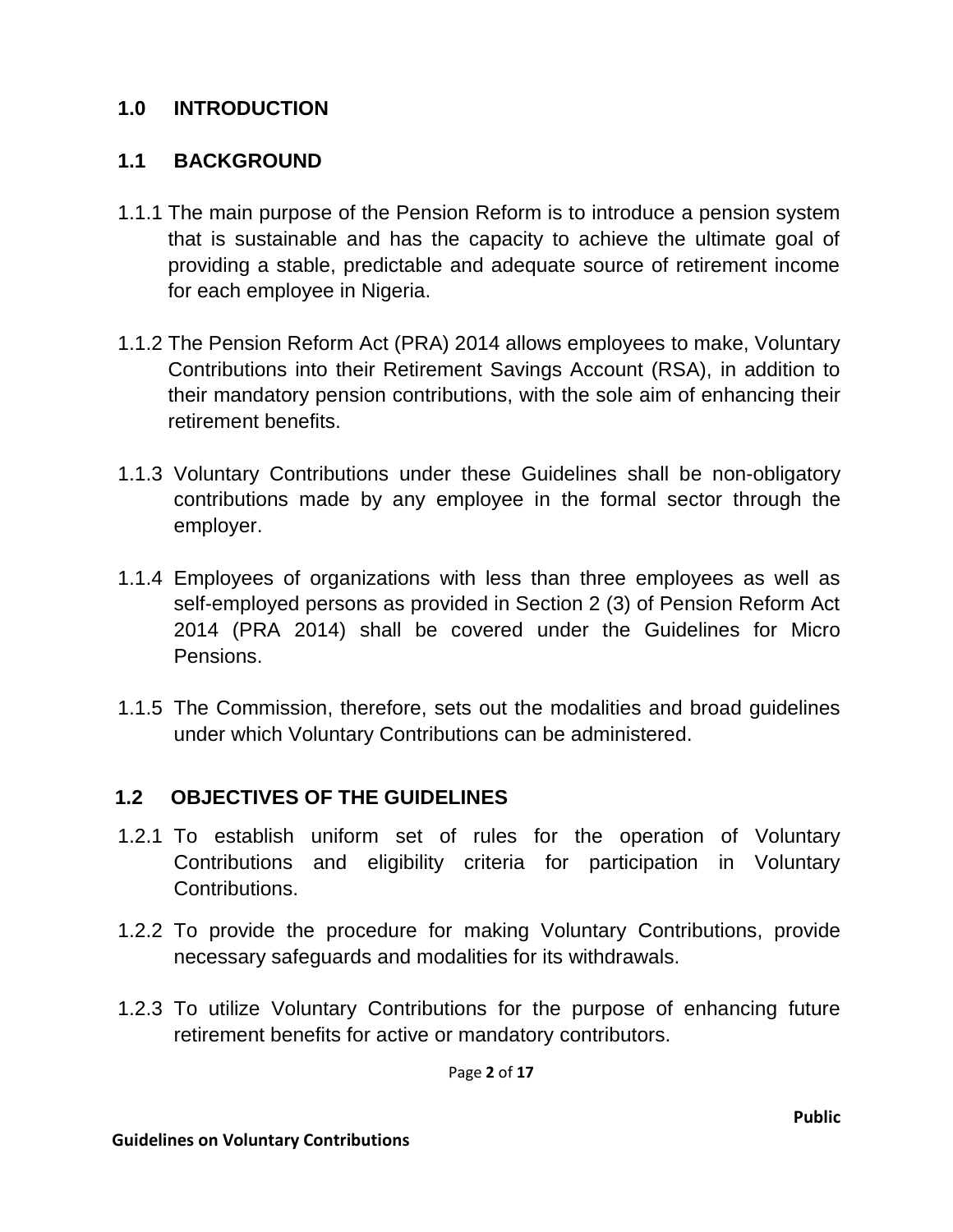- 1.2.4 To encourage retirees under CPS, utilize part or all of the Voluntary Contributions to augment their existing pension.
- 1.2.5 To assist retirees under defunct Defined Benefit, Exempted Persons and foreigners to save in order to cater for their livelihood during old age.

#### **1.3 LEGAL FRAMEWORK**

- 1.3.1 Section 1 (d) of the PRA 2014 provides to assist improvident individuals by ensuring that they save in order to cater for their livelihood during old age.
- 1.3.2 Section 2 (1) of the PRA 2014 provides that Contributory Pension Scheme (CPS) shall apply to any employee in the Public Service of the Federation, the Public Service of the Federal Capital Territory, the Public Service of the State Government, the Public Service of the Local Government Councils and the Private Sector.
- 1.3.3 Section 2 (3) of the PRA 2014, provides that employees of organisations with less than three employees as well as self-employed persons shall be entitled to participate under the Scheme in accordance with the Guidelines issued by the Commission.
- 1.3.4 Section 4 (3) of the PRA 2014 provides a platform for an RSA holder to make Voluntary Contributions, in addition to the statutory contributions being made by him and his employer.
- 1.3.5 Subject to the Guidelines as may be issued, from time to time, by the Commission, Section 4 (7) of the PRA 2014 also provides for any person who is not ordinarily covered under Section 2(3) of the Act and any person exempted under Section 5 of the Act to participate in the Scheme through Voluntary Contributions.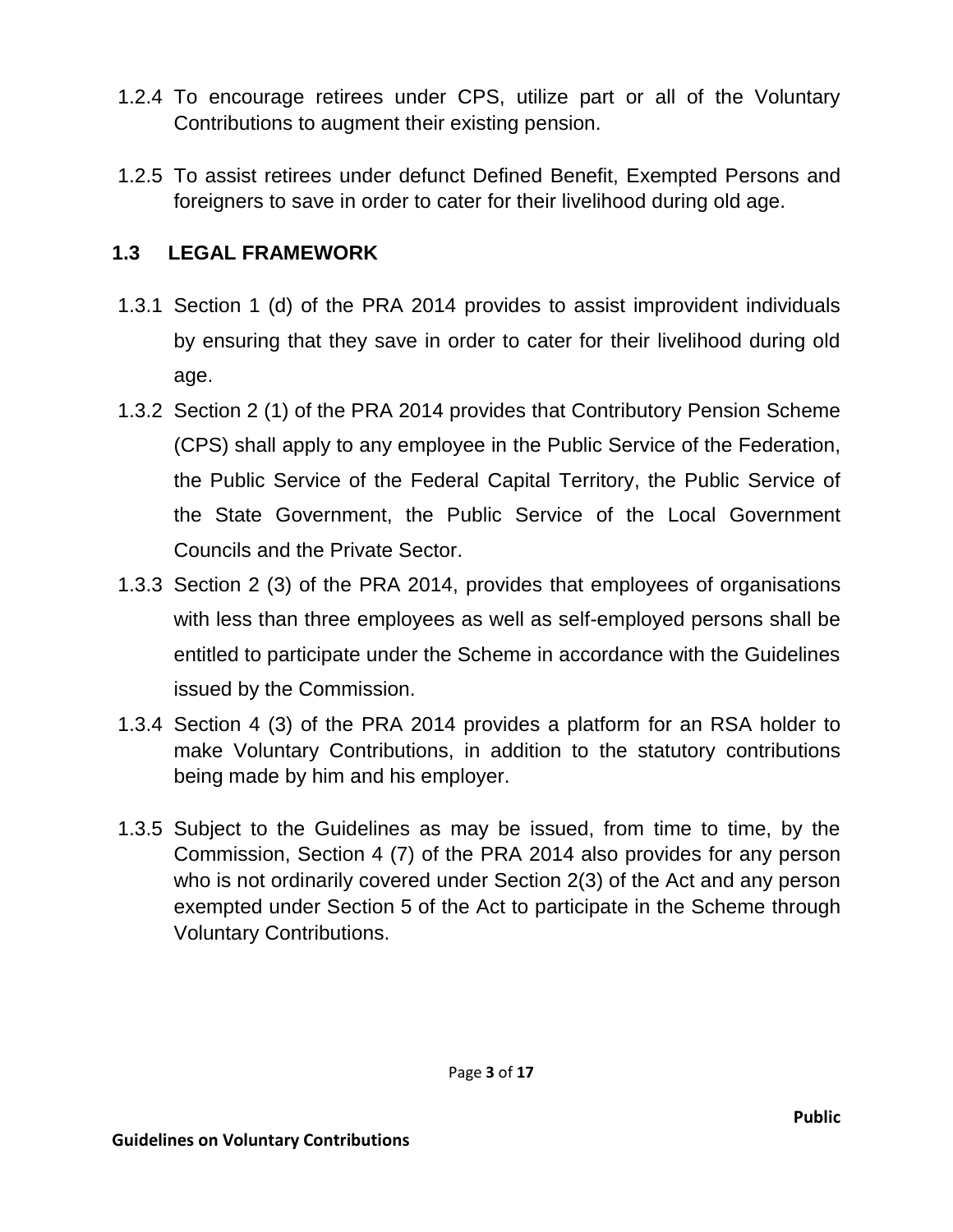# **1.4 DEFINITION OF TERMS**

| S/N            | <b>TERM</b>                        | <b>DEFINITION</b>                                                                                                                                                |
|----------------|------------------------------------|------------------------------------------------------------------------------------------------------------------------------------------------------------------|
| $\mathbf 1$    | <b>Calendar Year</b>               | January to December of each year.                                                                                                                                |
| $\overline{2}$ | Legitimate<br>source of income     | employment or business<br>activities<br>Any<br>recognized as legitimate by the Nigerian law or<br>international law, from which benefits are<br>derived'.        |
| 3              | <b>TheCommission</b>               | National PensionCommission.                                                                                                                                      |
| $\overline{4}$ | <b>RSA</b>                         | <b>Retirement Savings Account.</b>                                                                                                                               |
| 5              | RSA Fund I                         | For Contributors that are 49 years and below<br>(by choice), which belongs to employees in<br>active service and is being managed by a PFA.                      |
| 6              | <b>RSA Fund II</b>                 | Default Fund for Active Contributors that are 49<br>years and below, which belongs to employees<br>in active service and is being managed by a<br>PFA.           |
| $\overline{7}$ | <b>RSA Fund III</b>                | Default Fund, strictly for Active Contributors<br>that are 50 years and above, which belongs to<br>employees in active service and is being<br>managed by a PFA. |
| 8              | <b>RSA Fund IV</b>                 | The pool of pension funds and assets which<br>belongs to RSA holders who have retired and<br>is being managed by PFA.                                            |
| 9              | Statutory<br>Contributions         | The mandatory contributions made based on<br>rates which shall not be less than the<br>minimum stipulated in Section (4) (1) of PRA<br>2014.                     |
| 10             | Voluntary<br>Contributions<br>(VC) | Non-obligatory contributions made<br>by all<br>eligible contributors through their employers.                                                                    |
| 11             | Additional                         | Non-obligatory contributions made by workers                                                                                                                     |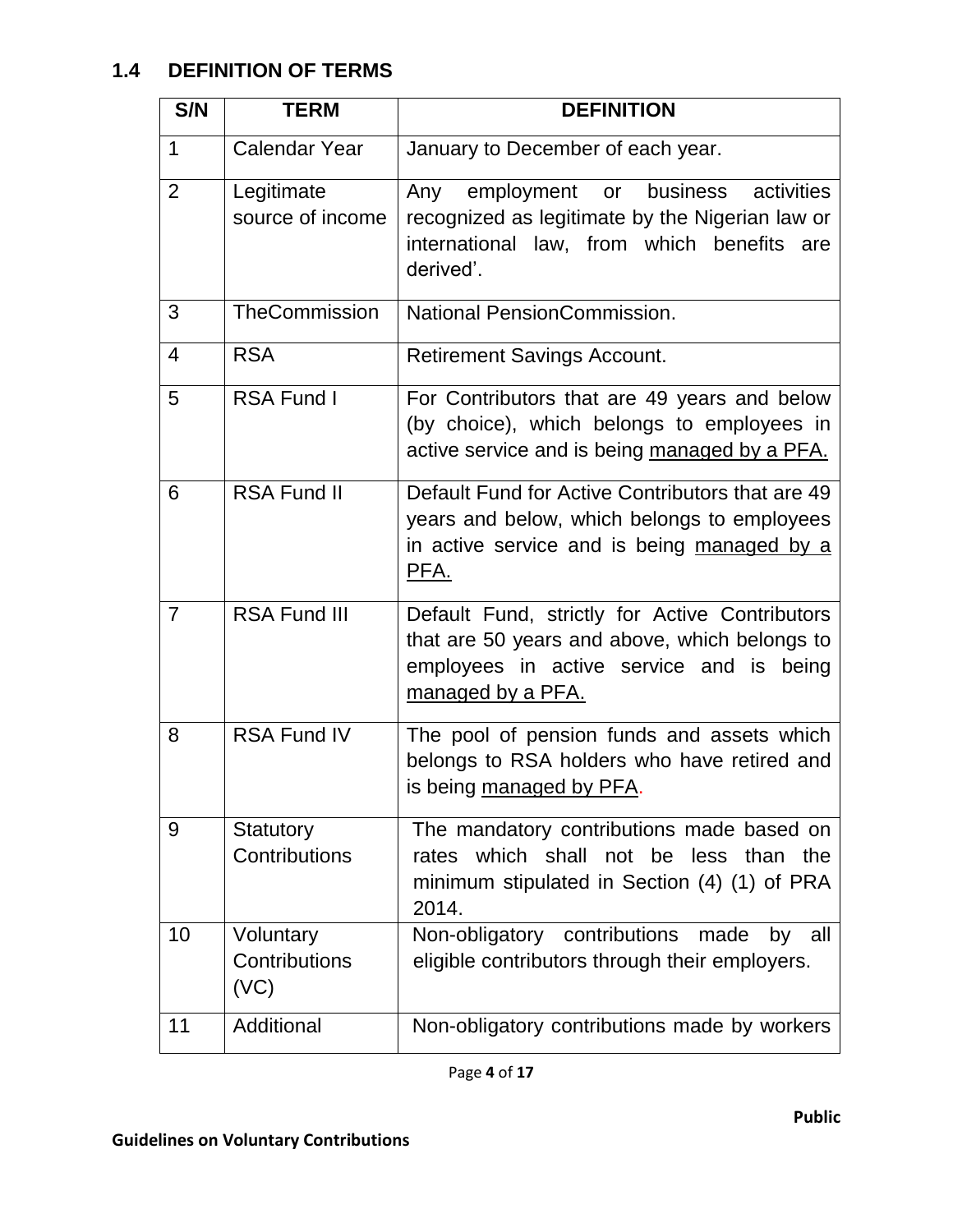|    | Voluntary<br>Contributions<br>(AVC)                                        | and retirees under the CPS through the<br>employer towards enhancing their pension.                                                                                                                                                                                                                                                                                                                                                   |
|----|----------------------------------------------------------------------------|---------------------------------------------------------------------------------------------------------------------------------------------------------------------------------------------------------------------------------------------------------------------------------------------------------------------------------------------------------------------------------------------------------------------------------------|
| 12 | Active/Mandatory<br>Contributor                                            | Any person employed in the Public Service of<br>the Federation, Federal Capital Territory,<br>State or Local Government or organisations<br>with three or more employees.                                                                                                                                                                                                                                                             |
| 13 | Retirees under<br>Contributory<br><b>Pension Scheme</b>                    | Any person who retired and receiving pension<br>through Programmed Withdrawal or Retiree<br>Life Annuity.                                                                                                                                                                                                                                                                                                                             |
| 14 | Foreigners                                                                 | Non-Nigerian citizens residing and working in<br>Nigeria.                                                                                                                                                                                                                                                                                                                                                                             |
| 15 | Exempted<br>Persons<br>(Active or retired<br>in employment or<br>contract) | The categories of person mentioned in Section<br>291 of the Constitution of the Federal<br>Government of Nigeria, 1999 as amended,<br>members of the Armed Forces and the<br>Intelligence Secret Services of the Federation.<br>As well as any other person who is entitled to<br>retirement benefits under any pension scheme<br>existing before the $25th$ day of June, 2004, but<br>as at that date had 3 or less years to retire. |
| 16 | Pension<br>Fund<br>Administrator<br>(PFA)                                  | A company licensed by National Pension<br>Commission<br>manage and administer<br>to<br>pension funds and assets in Nigeria.                                                                                                                                                                                                                                                                                                           |
| 17 | Pension<br>Fund<br>Custodian (PFC)                                         | A company licensed by National Pension<br>Commission to keep custody of the pension<br>funds and assets in Nigeria.                                                                                                                                                                                                                                                                                                                   |
| 18 | <b>Informal Sector</b>                                                     | The Informal Sector refers to employees in<br>business entities, organization and/or person's<br>that are not mandated to implement the<br>Contributory Pension Scheme as provided in<br>Section 2 (1) of the PRA 2014.                                                                                                                                                                                                               |
| 19 | Retirement<br><b>Benefit</b>                                               | The total RSA balance at retirement date<br>rights<br>comprising of<br>accrued<br>(if<br>any),<br>accumulated pension contributions, Voluntary<br><b>Contributions</b><br>(if<br>and<br>return<br>any)<br>on                                                                                                                                                                                                                          |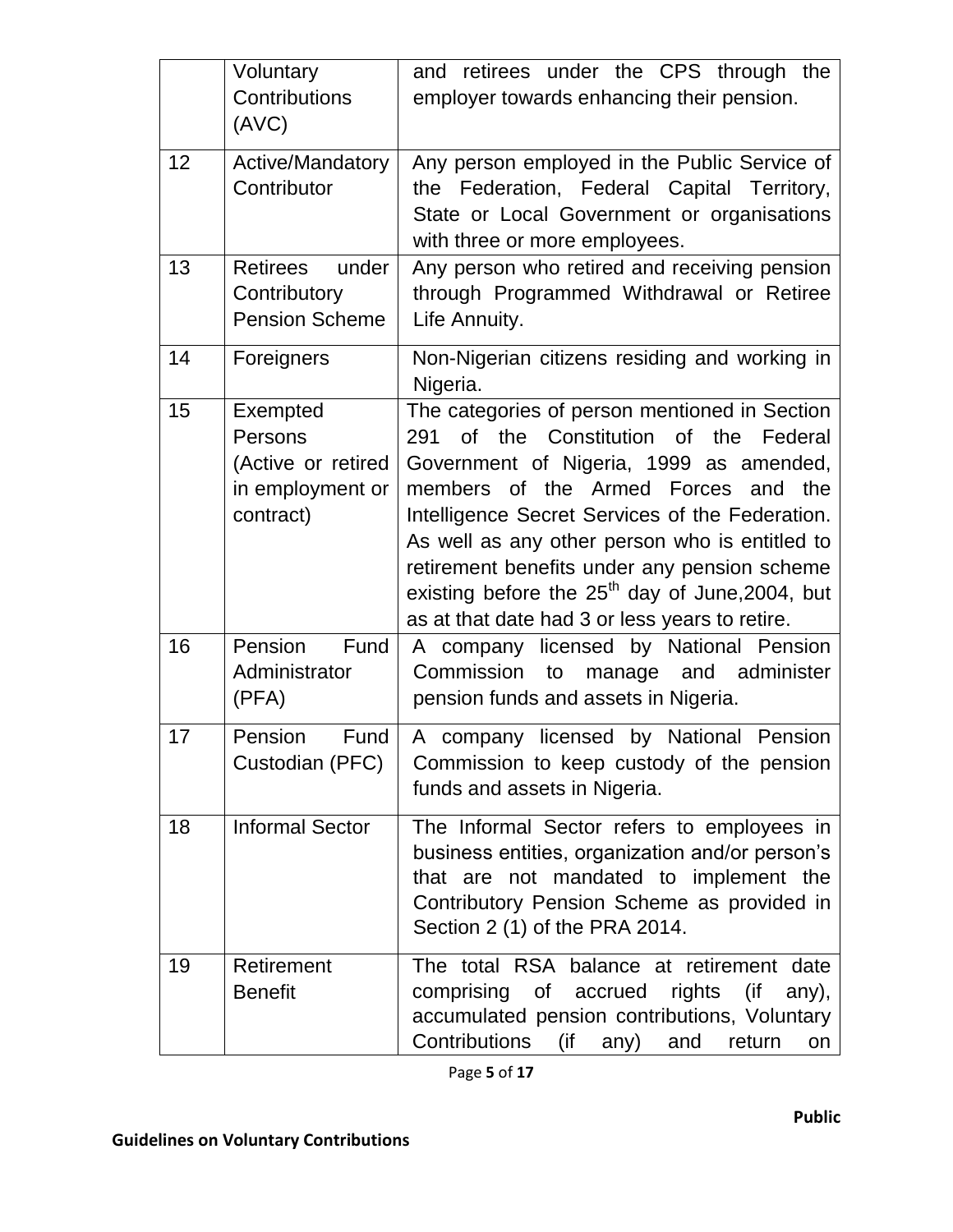|    |                        | investment.                                                                                                                                                                                       |
|----|------------------------|---------------------------------------------------------------------------------------------------------------------------------------------------------------------------------------------------|
| 20 | <b>Retirement Date</b> | Approved date of retirement from active<br>employment which shall not be earlier than the<br>age 50 years or when an exempted/or retired<br>his/her<br>contributor disengages from<br>employment. |
| 21 | <b>End of Contract</b> | Shall<br>the<br>date where a<br>be<br>contract<br>employment expires or terminates.                                                                                                               |

## **1.5 FORM AND CONTENT**

- 1.5.1 Section one of these Guidelines outlines its objectives for issuance, legal framework on which the Guidelines have been premised, as well as the definition of terms and contents. Section 2 deals with Eligibility Criteria while rules of general application are covered in Section 3.Documentation requirements are enumerated in Section 4, while Section 5 set outthe procedure treatment and withdrawals for active or mandatory, retirees under CPS, retirees under DBS, exempted and foreign contributors. Section 6 deals with conversion from mandatory to voluntary and Section 7 deals with Reviews and Enquiries.
- 1.5.2 The requirements of these Guidelines are consistent with the provisions of the PRA 2014 and areenforceable within the Pension Industry.

## **SECTION 2:0 ELIGIBILITY CRITERIA**

The categories of persons who are eligible to make Voluntary Pension Contributions shall include:

- 2.1 Any employee in an organization with three or more employees, who is making mandatory contributions under the CPS.
- 2.2 Any worker/retiree in an organization that operates a Closed Pension Fund Administration and employed prior to June, 2014 as well as employees/retirees in an organization with Approved Existing Scheme (AES).
- 2.3 Any person who retired, disengaged or whose employment was terminated and is currently receiving pension under the CPS, but secures another employment on contract basis.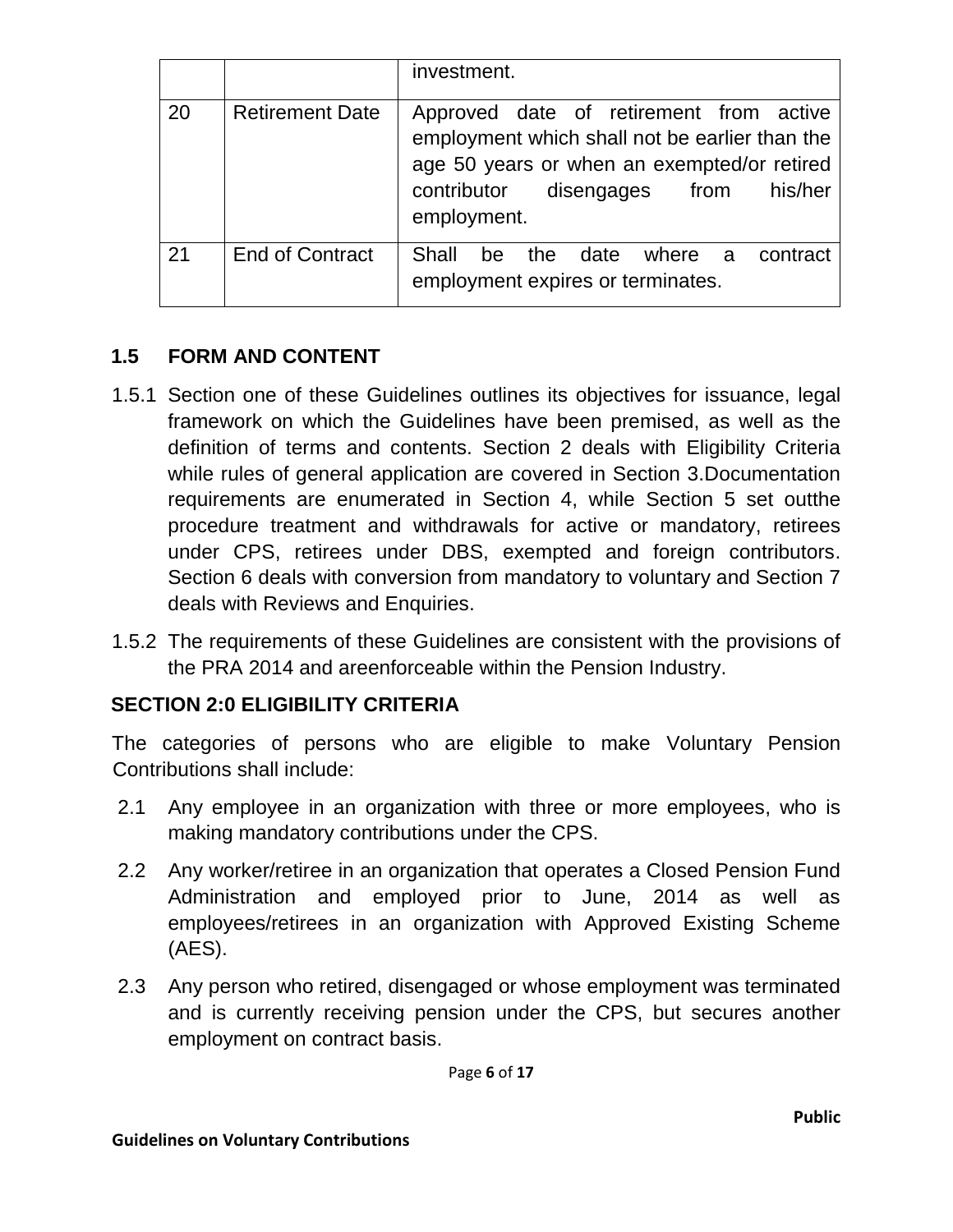- 2.4 Any retiree under the defunct Defined Benefit Scheme, who secures another contract employment.
- 2.5 The categories of persons mentioned in Section 291 of the Constitution of the Federal Republic of Nigeria, 1999 (as amended); members of the Armed Forces and the Intelligence and the Secret Services of the Federation.
- 2.6 Any person who is appointed by the President of the Federal Republic of Nigeria, State Government and elected officers to hold office for a stipulated tenor and who is not a career civil servant.
- 2.7 Any foreigner residing and working in formal sector in Nigeria.

## **3.0 RULES OF GENERAL APPLICATION**

- 3.1 Voluntary Contributions shall be made only in Nigerian Currency (Naira).
- 3.2 Voluntary Contributions shall be remitted into and withdrawn from a duly registered RSA, managed by a licensed PFA.
- 3.3 All eligible contributors to whom these Guidelines apply, who is desirous of making additional Voluntary Contributions shall maintain his/her existing RSA, while the new contributors shall open RSA with any PFA of their choice, into which their contributions shall be remitted as Voluntary Contributions.
- 3.4 Any eligible contributor under these Guidelines, shall notify his employer in writing of his intention to make voluntary contributions and the amount to be deducted from his emoluments and remitted as Voluntary Contributions, in line with 3.5 below.
- 3.5 Voluntary Contributions shall be made from employee's legitimate income, which shall not be more than 1/3 of the month's salary in line with the Labour Act, 1990.
- 3.6 All Voluntary Contributions must be remitted through an employer into the RSA.
- 3.7 Failure to deduct or remit Voluntary Contributions within the time stipulated in Section 11 (6) of the PRA 2014 on behalf of a contributor by an employer shall attract the same penalty to be stipulated by the Commission.

Page **7** of **17**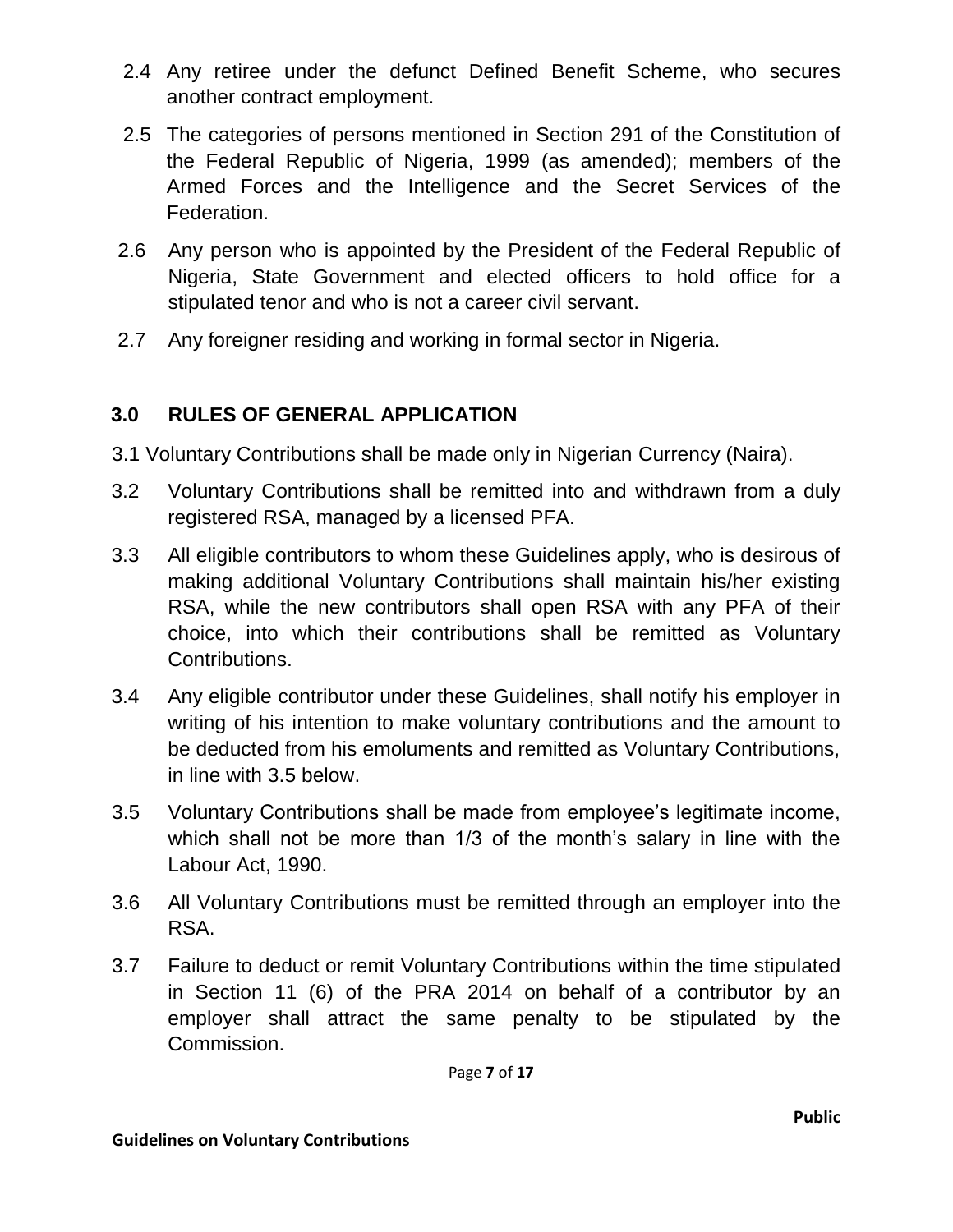- 3.8 The penalty on failure to remit statutory pension contributions shall be as stipulated in Section 11 (7) of the PRA 2014.
- 3.9 The frequency of Voluntary Contribution shall not be more than once a month for all categories of contributors.
- 3.10 The PFC shall notify the PFA within 24 hours of receipt of remittance of Voluntary Contributions from an employer.
- 3.11 In line with the Money Laundering Act (MLA) 2011 and Nigerian Drug Law Enforcement Agency (NDLEA) requirement, PFC shall report any single Voluntary Contribution lodgement of N5,000,000.00 and above. PFC shall forward a copy of the report on such lodgement to the relevant PFA.
- 3.12 PFAs shall maintain and adopt a standard reporting format for the RSA statements, which shall segregate the Mandatory Contributions from Voluntary Contributions.
- 3.13 For active contributors, the Voluntary Contributions Section of the RSA statement shall be divided into two:
- i. 50% shall be the contingent, available for withdrawal, as stated in Section 5 of these Guidelines; and
- ii. 50% fixed for pension shall only be utilized at date of retirement to augment pension.
- 3.14 Without prejudice to 3.12 above, PFA shall be required to maintain a single Voluntary Contributions Section for the categories of persons mentioned in Clauses 2.3 to 2.7above.
- 3.15 The PFA shall render monthly returns to the Commission on all Voluntary Contributions received. The specimen of the monthly returns is attached as **Appendix 1.**
- 3.16 All relevant fees in respect of Voluntary Contributions shall be in line with the Regulation on Fees Structure issued by the Commission.
- 3.17 All Voluntary Contributions made by the active or mandatory contributors shall be retained in the RSA for a minimum of 2 years before access.
- 3.18 The PFA shall ascertain the portion of contributions that qualified for withdrawal based on the 2 years' rule, before withdrawal by an applicant.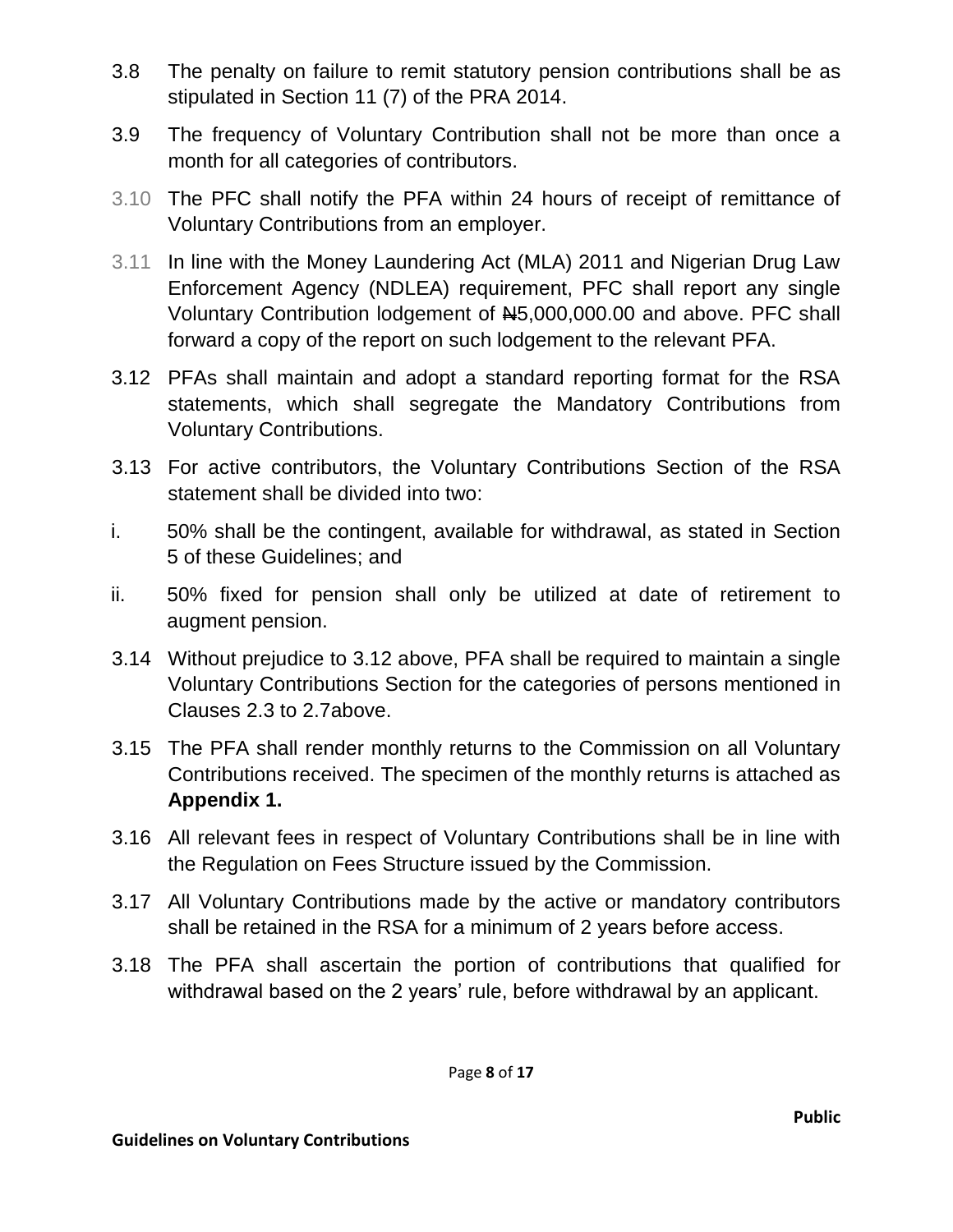- 3.19 The first date of pension contributions into the RSA shall be the date for counting period for the two years' maturity after conversion from mandatory to voluntary contributions.
- 3.20 Without prejudice to 3.17 above, the 2 years' rule shall not apply to the categories of contributors mentioned in Clauses 2.3 to 2.7 above.
- 3.21 Voluntary Contributions for the eligible contributors mentioned in Clauses 2.3 to 2.7 above, shall be retained in the RSA to be access at the expiration or termination of the contract.
- 3.22 At the point of withdrawal, all Voluntary Contributors shall be required to fill the Voluntary Contributions Withdrawal Form attached as **Appendix 2.** PFAs shall obtain all relevant documentation indicated in Section 4.0 below.
- 3.23 The PFA shall submit to the Commission all Voluntary Contributions withdrawal request in a specified format. The specimen Voluntary Contributions Request Schedule is attached as **Appendix 3.**
- 3.24 Voluntary Contributions Request Schedule must be duly signed by Executive Director Operations, Head of Benefit Department and Compliance Officer of the PFA.
- 3.25 The Commission shall be indemnified and / or discharged from all liabilities arising from information provided by the PFA on Voluntary Contributions applications.
- 3.26 PFAs shall be required to process and forward to the Commission, the request for Voluntary Contributions withdrawal from an applicant within 72 hours (3 working days) of the receipts for application.
- 3.27 PFAs shall be required to render quarterly returns on all the Voluntary Contributions payout as indicated in the attached **Appendix 4.**
- 3.28 As provided in Section 10 (4) of the PRA 2014, any income accrued on Voluntary Contribution shall be taxable in accordance with relevant tax laws, where the withdrawal is made before the end of five (5) years from the date the voluntary contribution was made.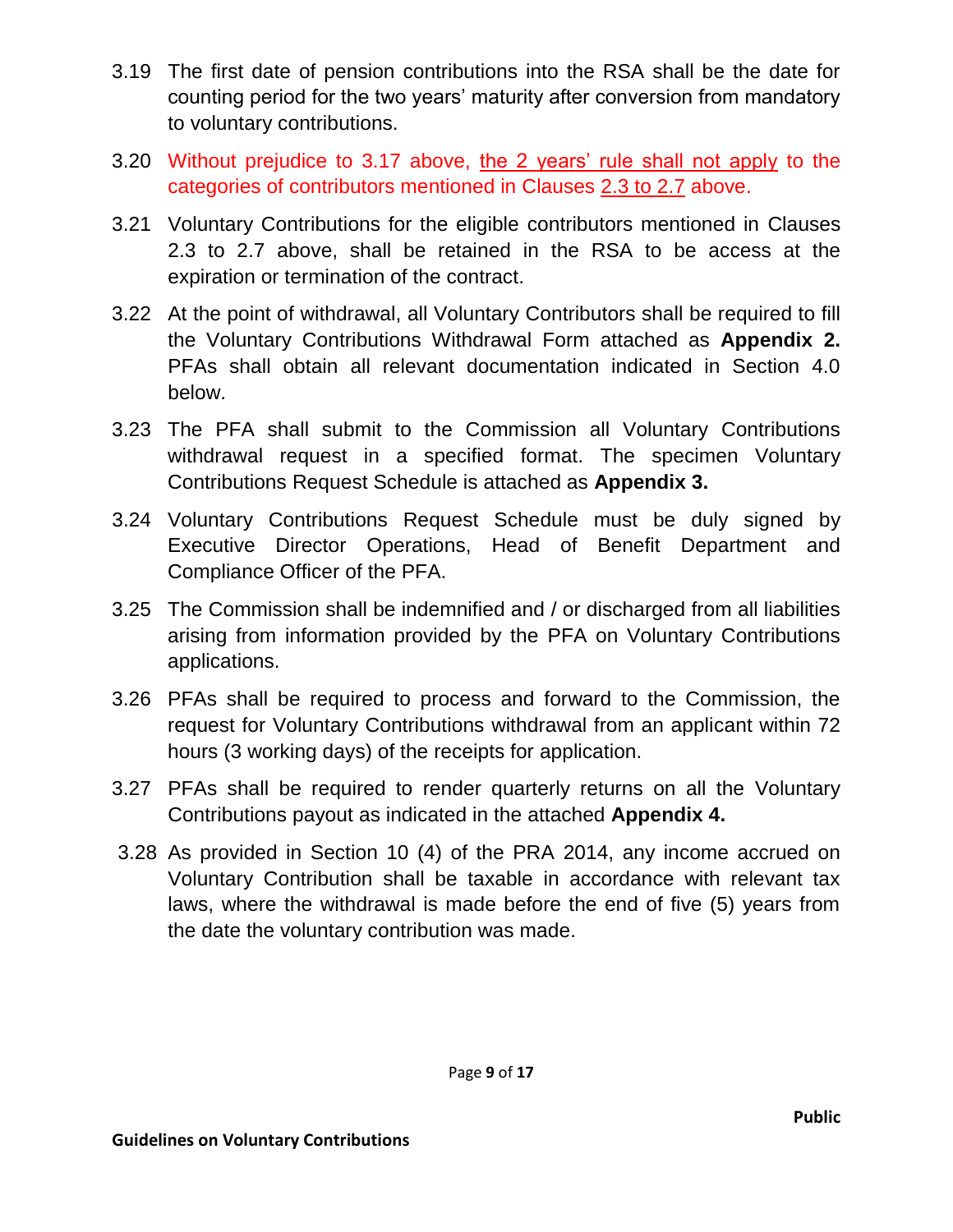- 3.29 The tax deductions shall be based on both income earned and principal amount when withdrawal is less than five (5) years for the exempted, foreign, retirees under the defunct DBS and retirees under the CPS.
- 3.30 The relevant tax law applicable is the Personal Income Tax Act (PITA) as provided in the Amendment PITA Act Cap P8 LFN 2011. The graduated Tax Table for tax computation is attached as **Appendix 5** and subject to change by the relevant tax authority.
- 3.31 PFCs shall remit all tax deducted to the relevant tax authorities within 21 days following the end of month of deduction and shall also render returns of such remittances to the Commission twice yearly. The specimen schedule of tax returns is attached as **Appendix 6.**
- 3.32 PFAs shall comply with the provision of Section 18 of the PITA 2011, which allows the relevant tax authorities to inspect and audit the tax deducted within the operational jurisdiction of the relevant tax authorities.
- 3.33 PFAs shall not transfer funds in the mandatory section of the RSA to Voluntary Contributions section without prior approval of the Commission.
- 3.34 In line with 3.33 above, PFA shall segregate the portion of Voluntary Contributions from mandatory and forward the request for the transfer to the Commission within 72 hours (3 working days).
- 3.35 Upon the receipt of such request, the Commission shall approve the request within 72 hours (3 working days).
- 3.36 These Guidelines shall apply to all Voluntary Contributions, including those Voluntary Contributions made prior to the issuance of these Guidelines.

# **4.0 DOCUMENTATION REQUIREMENT FOR REGISTRATION AND PROCESSING OF WITHDRAWALS FOR ACTIVE/MANDATORY, RETIRED, EXEMPTED AND FOREIGN CONTRIBUTORS**

4.1 Registration for all the eligible contributors shall be in line with Section 4.0 of the Guidelines for the Registration of Contributor/Member.

Page **10** of **17**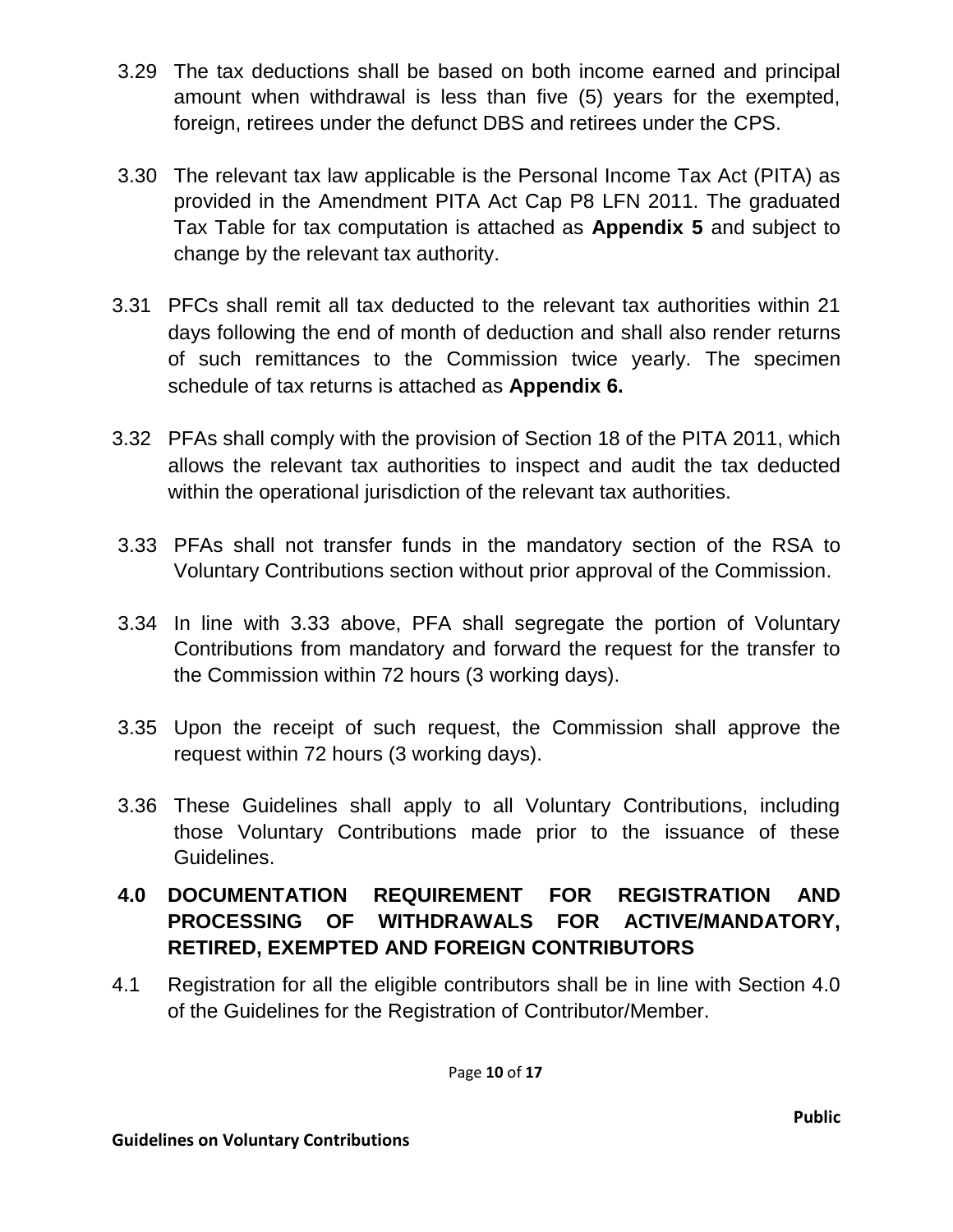4.2 The PFA shall collect at the point of withdrawal and maintain detailed information on each contributor as well as sight the following original documents and retain copies in the RSA holders mandate file.

# **4.3 ACTIVE / MANDATORY CONTRIBUTOR.**

- i. Letter of employment; To evidence that the contributor is still in active service under the CPS.
- ii. Letter of Retirement; To confirm the retirement date of the applicant.
- iii. Voluntary Contributions Withdrawal Form; To be fill by the applicant.
- iv. Any other relevant documentation as may be specified from time to time by the Commission.

# **4.4 RETIRED CONTRIBUTORS UNDER CPS**

- i. Approved Retirement Letter from employer; To establish the actual retirement date of the contributor and eligibility under the CPS.
- ii. Letter of Contract Appointment; To establish the commencement date for the contract.
- iii. Letter of End Contract Appointment.
- iv. Voluntary Contributions Withdrawal Form.
- v. The Consent Form which shall be retained in the contributor's Mandate File with the PFA is attached as **Appendix 7.**
- v. Any other relevant documentation as may be specified from time to time by the Commission.

## **4.5 RETIRED CONTRIBUTORS UNDER DEFUNCT DBS**

- i. Approved Retirement Letter from the previous employment; In order to establish whether the RSA holder retired as at June, 2004 or as at that date had 3 or less years to retire to determine the RSA holder's retirement status.
- ii. Letter of Contract Appointment; To establish the commencement date for the employment.
- iii. Letter of end of Contract Appointment.
- iv. 3 Months Bank statement; Indicating payment of monthly pension from the previous employment.

Page **11** of **17**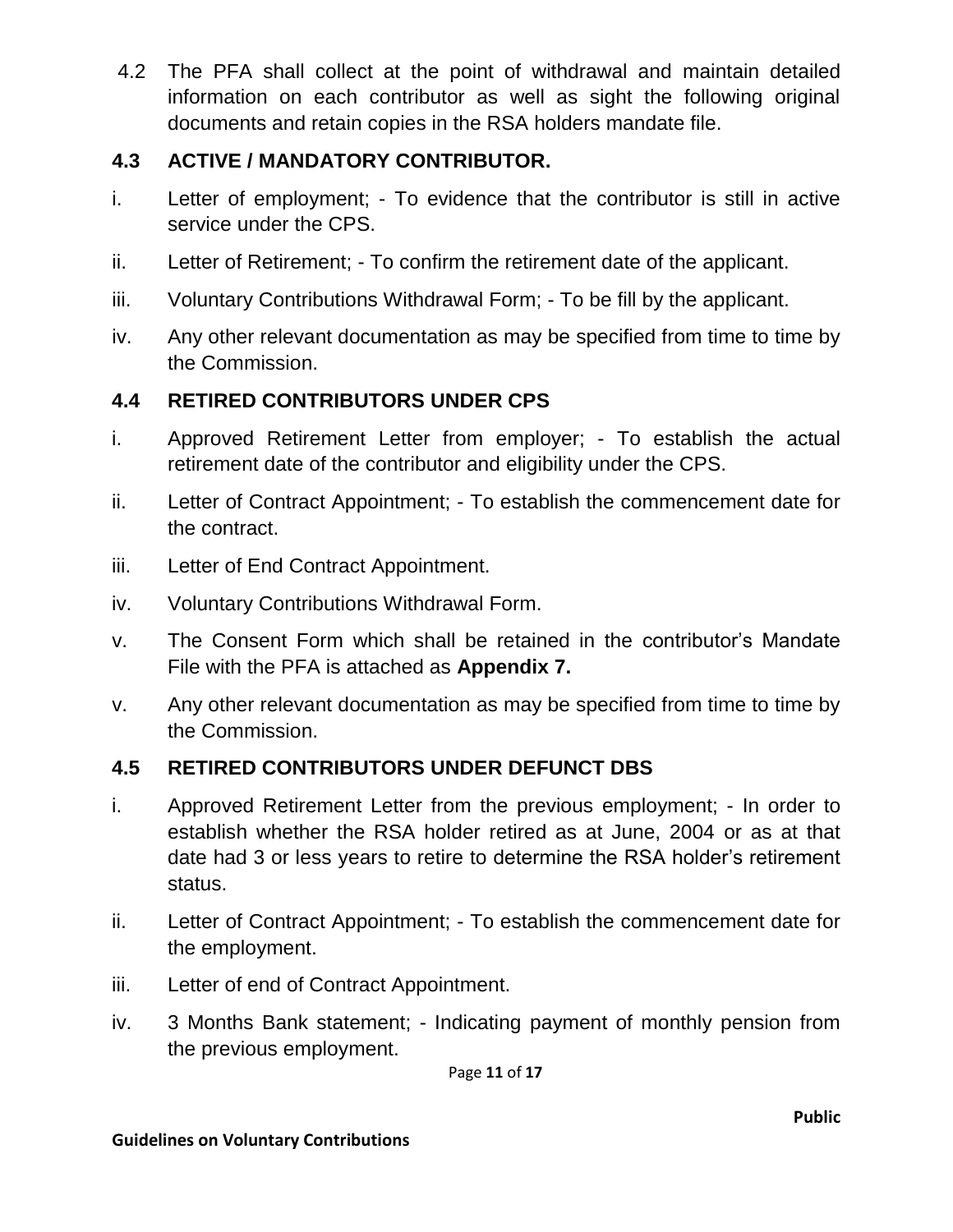- v. Voluntary Contributions Withdrawal Form.
- vi. Any other relevant documentation as may be specified from time to time by the Commission.

### **4.6 EXEMPTED CONTRIBUTORS**

- i. Employment letter.
- ii. Approved Retirement Letter from employer; To establish the actual retirement date of the contributor and eligibility under the CPS.
- iii. Voluntary Contributions Withdrawal Form.
- iv. Any other relevant documentation as may be specified from time to time by the Commission.

#### **4.7 FOREIGN CONTRIBUTORS**

- i. Employment letter in Nigeria.
- ii. Valid Green Card issued by Nigerian Immigration Service; -The card is valid for two years' period and renewable, therefore, the applicant shall provide the valid card within the two years'validity period.
- iii. International Passport; -The valid International Passport, shall have a validity of not less than 6 months.
- iv. Introduction letter from the Embassy/Consulate of the applicant; stating that he/she is a Nationality of the Country.
- v. Application letter to participate in the scheme to be signed by the employee.
- vi. Termination Letter from Employer; Stating the end of contract as well as the evidence of relocation to his/her country.
- vii. Voluntary Contributions Withdrawal Form.
- viii. All documents provided shall be in English language.
- viiix. Any other documentation as may be specified from time to time by the Commission.

#### **4.8 DECEASED CONTRIBUTORS / MISSING PERSONS**

- i. Letter of Administration or Will admitted to Probate
- ii. Certificate of Death/Cause of Death

Page **12** of **17**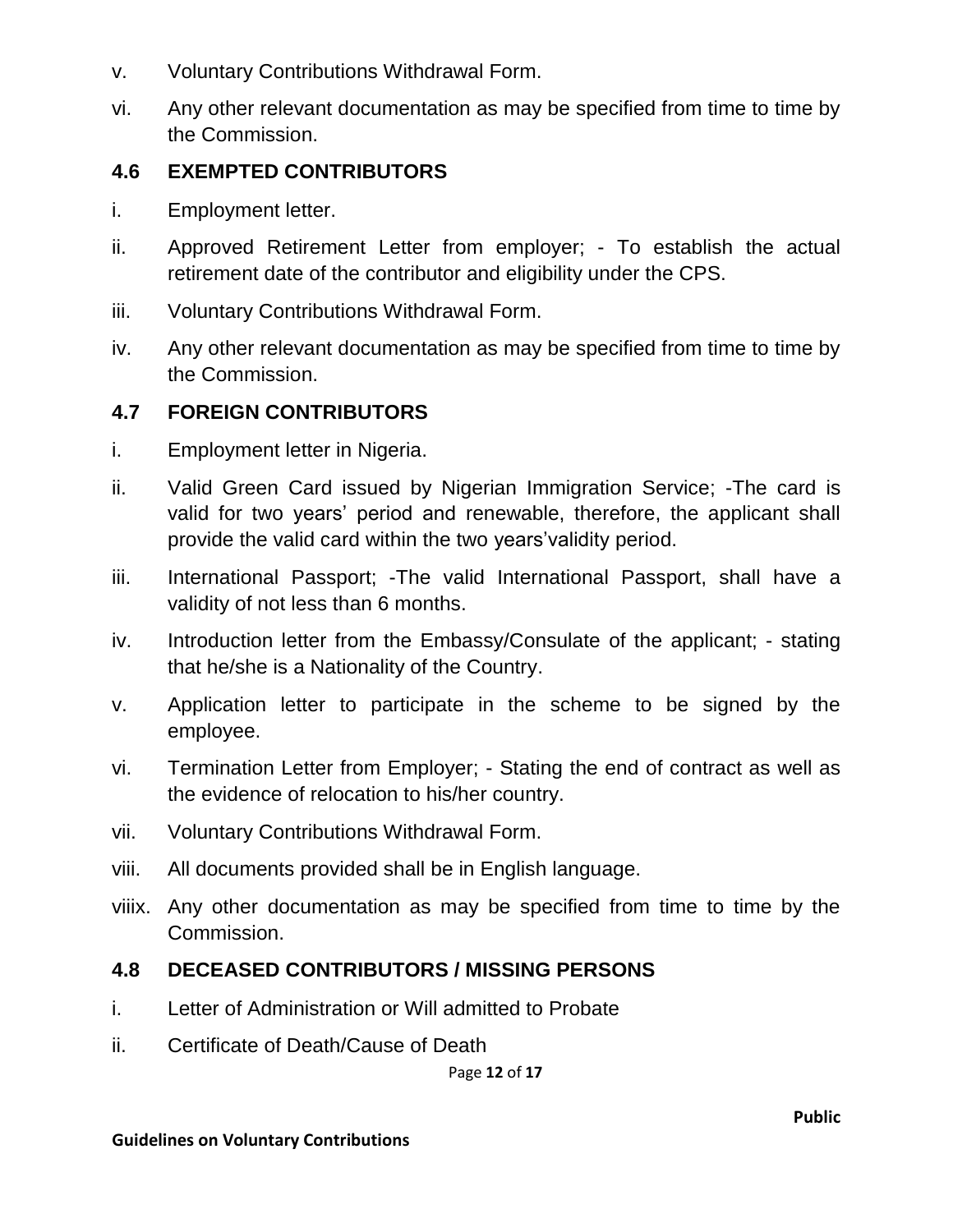- iii. Police Report for missing persons.
- iv. Burial Warrant issued by a Local Government Council.
- **5.0 PROCEDURE FOR ADMINISTRATION OF VOLUNTARY CONTRIBUTIONS WITHDRAWALS**

### **5.1 TREATMENT AND WITHDRAWALS FOR ACTIVE OR MANDATORY CONTRIBUTORS**

- 5.1.1 Eligible contributors stated in Clauses 2.1 and 2.2 above shall maintain their existing RSA for remittance of the Voluntary Contributions.
- 5.1.2 PFAs shall comply with the documentation requirement as stated in Clause 4.3 above for registration and payout.
- 5.1.3 All Voluntary Contributions shall be invested and managed as part of the RSA Fund I-III in line with of the Regulation on Investment of Pension Fund and Assets.
- 5.1.4 In line with Clause 3.13 above, (50%) of every amount lodged as Voluntary Contribution shall be treated as "contingent" and available for withdrawal by a contributor while the balance of 50% shall be treated as "fixed" until retirement date.
- 5.1.5 In line with Clause 3.17 above, the contributor shall be entitled to withdraw Voluntary Contributions once every two years from the date of last withdrawal.
- 5.1.6 Subsequent withdrawals shall be based on incremental contributions remitted after the date of last withdrawal.
- 5.1.7 The contributor making subsequent withdrawal in line with Clause 5.1.6 above, shall only withdraw a maximum of 50% of the value of incremental contributions remitted from the last withdrawal date and any portion of the initial contingent "available" contributions yet to be withdrawn under Clause 5.1.4above.
- 5.1.8 Where the contributor has accessed his Voluntary Contributions pursuant to Clauses 5.1.4 and5.1.7 above, such contributor at the point of retirement may choose to withdraw the total balance of the contingent "available" (if not already withdrawn) or consolidate it with the balance of the "fixed" portion which would be treated in line with Clause 5.1.9 below.

Page **13** of **17**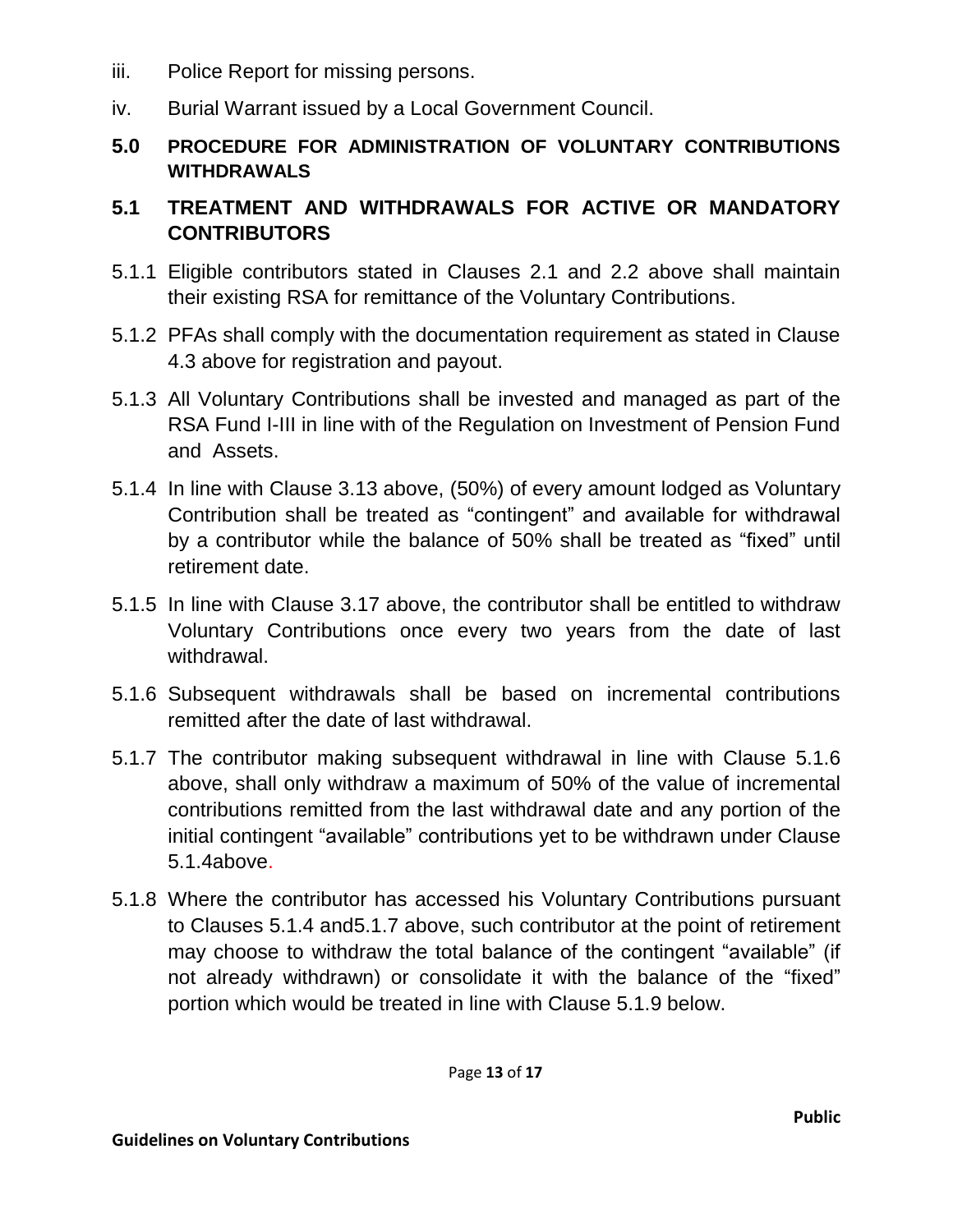- 5.1.9 Where an active or mandatory contributor retires from his/her employment, the balance of his/her "fixed" Voluntary Contribution as in 5.1.4 above, shall be consolidated with his accumulated statutory contributions and accessed either as Programmed Withdrawal or Retiree Life Annuity in line with Section 7 of the PRA 2014.
- 5.1.10At retirement the contributor shall sign a Consent Form which would indicate the total sum of the contingent contribution (if any) to augment the pension.
- 5.1.11As provided in Section 10 (4) of the PRA 2014, any income accrued on Voluntary Contribution shall be taxable, where the withdrawal is made before the end of five (5) years from the date the Voluntary Contribution was made.
- 5.1.12In line with Clause 5.1.11 above, the income generated on the portion of the 50% contingent contribution shall be taxed at the point of withdrawal from the Voluntary Contributions in accordance with Clause 3.17 above.
- 5.1.13In line with 5.1.9 above, the "fixed" Voluntary Contributions, shall be treated in accordance with Section 10 (3) of the PRA 2014 which provides that any amount payable as retirement benefit shall not be taxable.
- 5.1.14PFA shall comply with the requirements of withdrawals as stipulated in Clauses 3.22 to 3.26 above.

## **5.2 TREATMENT AND WITHDRAWALS FOR RETIREES UNDER THE CPS**

- 5.2.1 PFA shall confirm from its database the existence of the applicants Personal Identification Number (PIN), whether the applicant is on Programmed Withdrawal or Retiree Life Annuity.
- 5.2.2 PFAs shall comply with the documentation requirement as stated in Clause 4.4 above for registration and payout.
- 5.2.3 A retiree under the CPS, who secures a contract employment after retirement, contributions arising from the contract employment shall be treated as Voluntary Contributions.
- 5.2.4 These Voluntary Contributions shall be invested and managed as part of the RSA Fund IV in compliance with the Regulation on Investment of Pension Fund and Assets.

Page **14** of **17**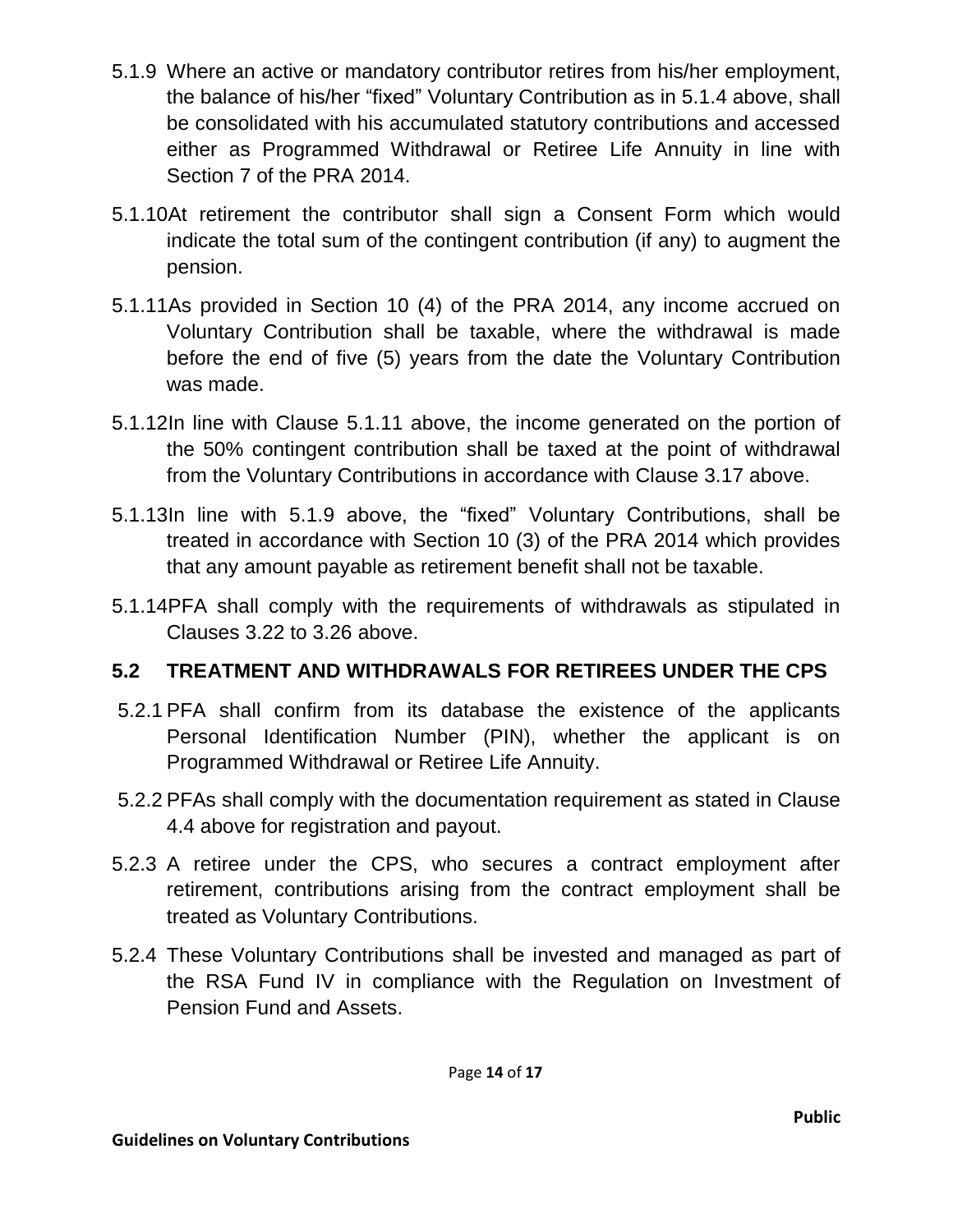- 5.2.5 The retirees under CPS, shall be eligible to withdraw all the Voluntary Contributions in the RSA at the expiration of the contract employment or may choose to consolidate part or all to augment his/her monthly pension in line with Section 7 of the PRA 2014.
- 5.2.6 The tax treatment for this category shall be based on both income and principal amount when withdrawal is less than five years from the date the voluntary contributions was made.
- 5.2.7 PFA shall comply with the requirements of withdrawals as stipulated in Clauses 3.22 to 3.26 above.
- 5.2.8 PFAs shall be required to comply with the reporting requirement specified in Clause 3.14 above.

### **5.3 TREATMENT AND WITHDRAWALS FOR RETIREES UNDER DEFUNCT DBS AND EXEMPTED CONTRIBUTORS**

- 5.3.1 Eligible contributors stated in Clauses 2.4 and 2.6 above shall open an RSA for the remittance of the Voluntary Contributions.
- 5.3.2 PFAs shall comply with the documentation requirement as stated in Clauses 4.5 and 4.6 above for registration and payout.
- 5.3.3 PFA shall confirm from the retirement letter provided by the applicant to determine their status (active, retiree or exempted).
- 5.3.4 The contributions received in 5.3.1 above, for those in active service (exempted contributors) or contract employment (DBS retirees),shall be treated as Voluntary Contributions.
- 5.3.5 The contributions for the active categories shall be invested and managed as part of the RSA Fund I-III.
- 5.3.6 The contributions for the retirees shall be invested and managed as part of the Retiree Fund IV in accordance with the Regulation on Investment of Pension Fund Assets.
- 5.3.7The retirees under the DBS and exempted employees shall be eligible to withdraw all the Voluntary Contributions in the RSA at the expiration of the contract employment.
- 5.3.8 Without prejudice to 5.3.7 above, the active contributors shall be eligible to withdraw all the Voluntary Contributions made, provided it has been retained in the RSA for 2 years in line with Clause 3.17 above.

Page **15** of **17**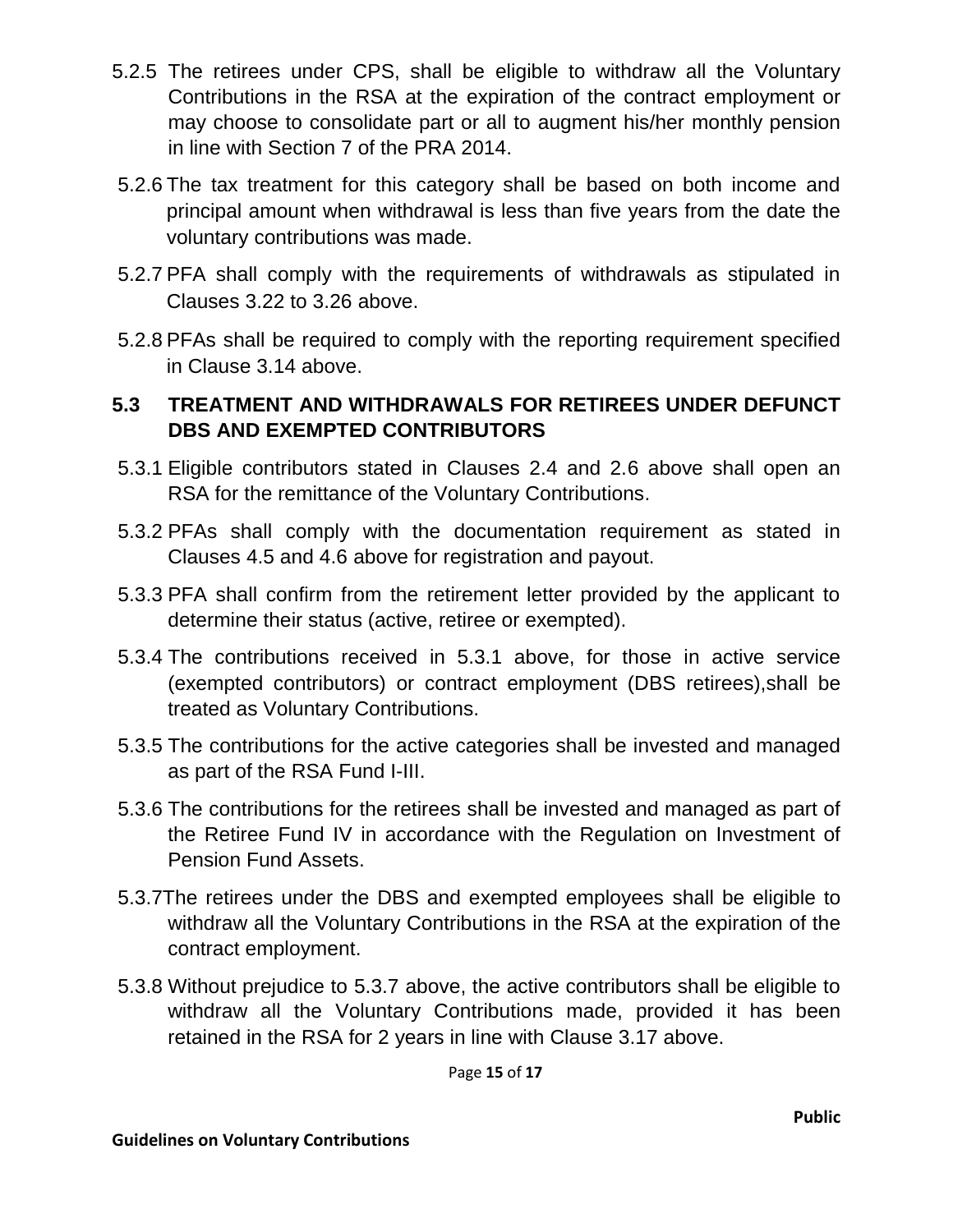- 5.3.9 The tax treatment for this category shall be based on both income and principal amount when withdrawal is less than five years from the date the voluntary contributions was made.
- 5.3.10PFA shall comply with the requirements of withdrawals as stipulated in Clauses 3.22 to 3.26 above.
- 5.3.11PFAs shall be required to comply with the reporting requirement specified in Clause 3.14 above.

### **5.4 TREATMENT AND WITHDRAWALS FOR FOREIGN CONTRIBUTORS**

- 5.4.1Eligible contributors stated in Clause 2.7 above shall open an RSA for the remittance of the Voluntary Contributions.
- 5.4.2 PFAs shall comply with the documentation requirement as stated in Clause 4.7 above for registration and payout.
- 5.4.3 The contributions received in 5.4.1 above, shall be treated as Voluntary Contributions.
- 5.4.4 The contributions shall be invested and managed as part of the RSA Fund IV in accordance with the Regulation on Investment of Pension Fund Assets.
- 5.4.5The contributors shall be eligible to withdraw all the Voluntary Contributions in the RSA at the expiration of the contract employment or relocation to his/her country, subject to submission of document stated in Clause 4.7 (iv) above.
- 5.4.6The tax treatment for this category shall be based on both income and principal amount when withdrawal is less than five years from the date the voluntary contributions was made.
- 5.4.7 PFA shall comply with the requirements of withdrawals as stipulated in Clauses 3.22 to 3.26 above.
- 5.4.8 PFAs shall be required to comply with the reporting requirement specified in Clause 3.14 above.

## **5.5 TREATMENT FOR DECEASED CONTRIBUTORS / MISSING PERSONS**

5.5.1 In the event of demise of a Voluntary Contributor, the provisions of Section 8 (2) of the PRA 2014 shall apply.

Page **16** of **17**